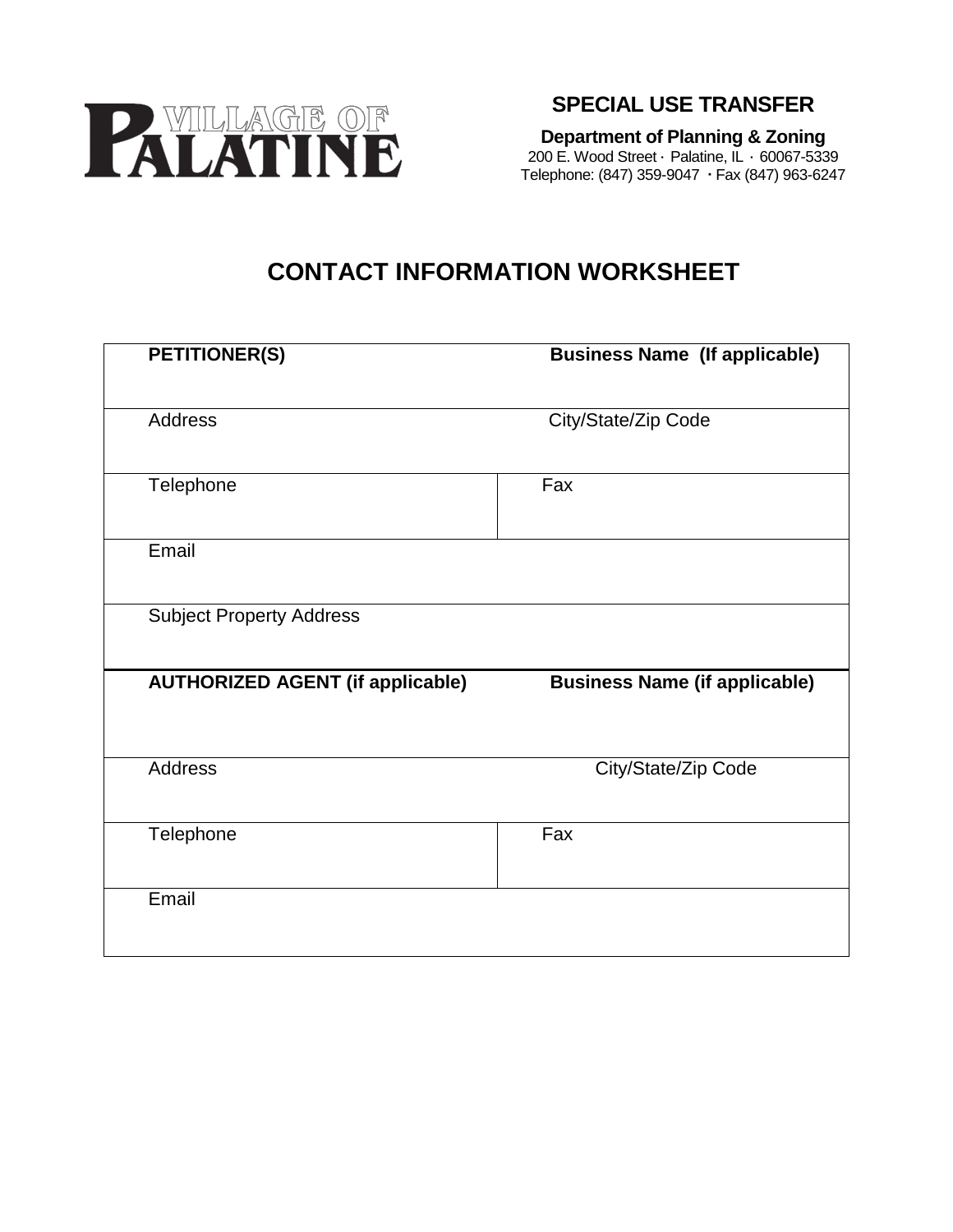

## **SPECIAL USE TRANSFER**

### **Department of Planning & Zoning**

200 E. Wood Street · Palatine, IL · 60067-5339 Telephone: (847) 359-9047 Fax (847) 963-6247

#### **Required Materials**

- □ Application Form
- □ Business Plan (including but not limited to nature of business, hours or operation, number of employees, floor plan, menu, and any proposed changes to the business

#### □ Proof of Ownership

Business Owner(s):

Subject Property Address:

| The owner(s) listed above are requesting that Special Use Ordinance #                          | be                       |  |
|------------------------------------------------------------------------------------------------|--------------------------|--|
| transferred from                                                                               | to individuals(s) and/or |  |
| company listed above. I have read the ordinance(s) and agree to comply with all applicable     |                          |  |
| ordinance(s) and any conditions contained therein. As the new business owner(s), the following |                          |  |
| changes (if any) are proposed to the business operation and/or floor plan:                     |                          |  |

\_\_\_\_\_\_\_\_\_\_\_\_\_\_\_\_\_\_\_\_\_\_\_\_\_\_\_\_\_\_\_\_\_\_\_\_\_\_\_\_\_\_\_\_\_\_\_\_\_\_\_\_\_\_\_\_\_\_\_\_\_\_\_\_\_\_\_\_\_\_\_\_\_\_\_

\_\_\_\_\_\_\_\_\_\_\_\_\_\_\_\_\_\_\_\_\_\_\_\_\_\_\_\_\_\_\_\_\_\_\_\_\_\_\_\_\_\_\_\_\_\_\_\_\_\_\_\_\_\_\_\_\_\_\_\_\_\_\_\_\_\_\_\_\_\_\_\_\_\_\_

\_\_\_\_\_\_\_\_\_\_\_\_\_\_\_\_\_\_\_\_\_\_\_\_\_\_\_\_\_\_\_\_\_\_\_\_\_\_\_\_\_\_\_\_\_\_\_\_\_\_\_\_\_\_\_\_\_\_\_\_\_\_\_\_\_\_\_\_\_\_\_\_\_\_\_

\_\_\_\_\_\_\_\_\_\_\_\_\_\_\_\_\_\_\_\_\_\_\_\_\_\_\_\_\_\_\_\_\_\_\_\_\_\_\_\_\_\_\_\_\_\_\_\_\_\_\_\_\_\_\_\_\_\_\_\_\_\_\_\_\_\_\_\_\_\_\_\_\_\_\_

\_\_\_\_\_\_\_\_\_\_\_\_\_\_\_\_\_\_\_\_\_\_\_\_\_\_\_\_\_\_\_\_\_\_\_\_\_\_\_\_\_\_\_\_\_\_\_\_\_\_\_\_\_\_\_\_\_\_\_\_\_\_\_\_\_\_\_\_\_\_\_\_\_\_\_

\_\_\_\_\_\_\_\_\_\_\_\_\_\_\_\_\_\_\_\_\_\_\_\_\_\_\_\_\_\_\_\_\_\_\_\_\_\_\_\_\_\_\_\_\_\_\_\_\_\_\_\_\_\_\_\_\_\_\_\_\_\_\_\_\_\_\_\_\_\_\_\_\_\_\_

\_\_\_\_\_\_\_\_\_\_\_\_\_\_\_\_\_\_\_\_\_\_\_\_\_\_\_\_\_\_\_\_\_\_\_\_\_\_\_\_\_\_\_\_\_\_\_\_\_\_\_\_\_\_\_\_\_\_\_\_\_\_\_\_\_\_\_\_\_\_\_\_\_\_\_

\_\_\_\_\_\_\_\_\_\_\_\_\_\_\_\_\_\_\_\_\_\_\_\_\_\_\_\_\_\_\_\_\_\_\_\_\_\_\_\_\_\_\_\_\_\_\_\_\_\_\_\_\_\_\_\_\_\_\_\_\_\_\_\_\_\_\_\_\_\_\_\_\_

\_\_\_\_\_\_\_\_\_\_\_\_\_\_\_\_\_\_\_\_\_\_\_\_\_\_\_\_\_\_\_\_\_\_\_\_\_\_\_\_\_\_\_\_\_\_\_\_\_\_\_\_\_\_\_\_\_\_\_\_\_\_\_\_\_\_\_\_\_\_\_\_\_\_\_

\_\_\_\_\_\_\_\_\_\_\_\_\_\_\_\_\_\_\_\_\_\_\_\_\_\_\_\_\_\_\_\_\_\_\_\_\_\_\_\_\_\_\_\_\_\_\_\_\_\_\_\_\_\_\_\_\_\_\_\_\_\_\_\_\_\_\_\_\_\_\_\_\_\_\_

\_\_\_\_\_\_\_\_\_\_\_\_\_\_\_\_\_\_\_\_\_\_\_\_\_\_\_\_\_\_\_\_\_\_\_\_\_\_\_\_\_\_\_\_\_\_\_\_\_\_\_\_\_\_\_\_\_\_\_\_\_\_\_\_\_\_\_\_\_\_\_\_\_\_\_

I understand that if the Village determines the nature or characteristics of the business will substantially change, a new Special Use may be required.